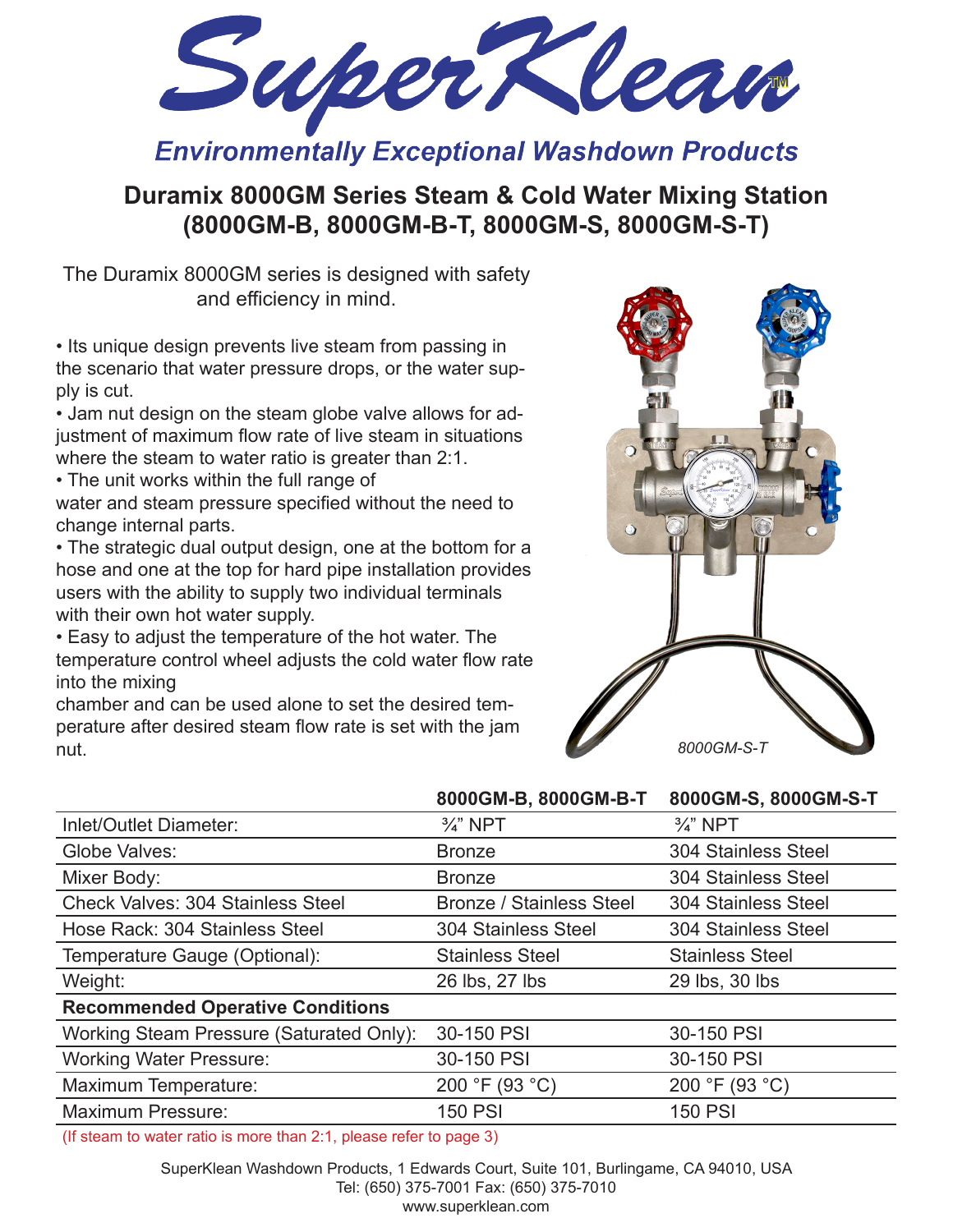

**Environmentally Exceptional Washdown Products** 



| Part#              | <b>Description</b>                                                                                           |
|--------------------|--------------------------------------------------------------------------------------------------------------|
| DURA8-1B           | Check valve assembly. Includes check valve poppet, spring, and copper connection<br>gasket. Bronze.          |
| DURA8-1S           | Check valve assembly. Includes check valve poppet, spring, and copper connection<br>gasket. Stainless Steel. |
| DURA8-2-T          | Globe valve connection gasket. Teflon. Cold water.                                                           |
| DURA8-2-C          | Glove valve connection gasket. Copper. Steam.                                                                |
| DURA8-3            | Check valve connection gasket. Copper.                                                                       |
| DURA8-4            | Temperature control stem guide. Teflon filling.                                                              |
| DURA8-6            | Globe valve stem guide nut gasket. Teflon.                                                                   |
| DURA8-7            | Globe valve stem guide Teflon filling.                                                                       |
| <b>DURA8-10S</b>   | Globe valve poppet. Stainless steel.                                                                         |
| DURA8-12B          | Steam chamber cover plate assembly. Bronze                                                                   |
| <b>DURA8-12S</b>   | Steam chamber cover plate assembly. Stainless Steel.                                                         |
| <b>DURA8-13</b>    | Steam poppet and poppet seat. Stainless steel                                                                |
| <b>DURA8-15</b>    | Steam poppet seat copper gasket.                                                                             |
| <b>DURA8-18</b>    | Temperature control chamber plate gasket. Teflon.                                                            |
| HAND WHEEL-(BLUE)  | Globe valve hand wheel (Blue)                                                                                |
| HAND WHEEL-(RED)   | Globe valve hand wheel (Red)                                                                                 |
| <b>GV-STEAM</b>    | Globe valve for steam and cold water mixing unit. Bronze. Steam side.                                        |
| <b>GV-STEAM-SS</b> | Globe valve for steam and cold water mixing unit. Stainless steel. Steam side.                               |
| <b>GV-WATER</b>    | Globe valve for steam and cold water mixing unit. Bronze. Water side.                                        |
| <b>GV-WATER-SS</b> | Globe valve for steam and cold water mixing unit. Stainless steel. Water side.                               |

SuperKlean Washdown Products, 1 Edwards Court, Suite 101, Burlingame, CA 94010, USA Tel: (650) 375-7001 Fax: (650) 375-7010 www.superklean.com